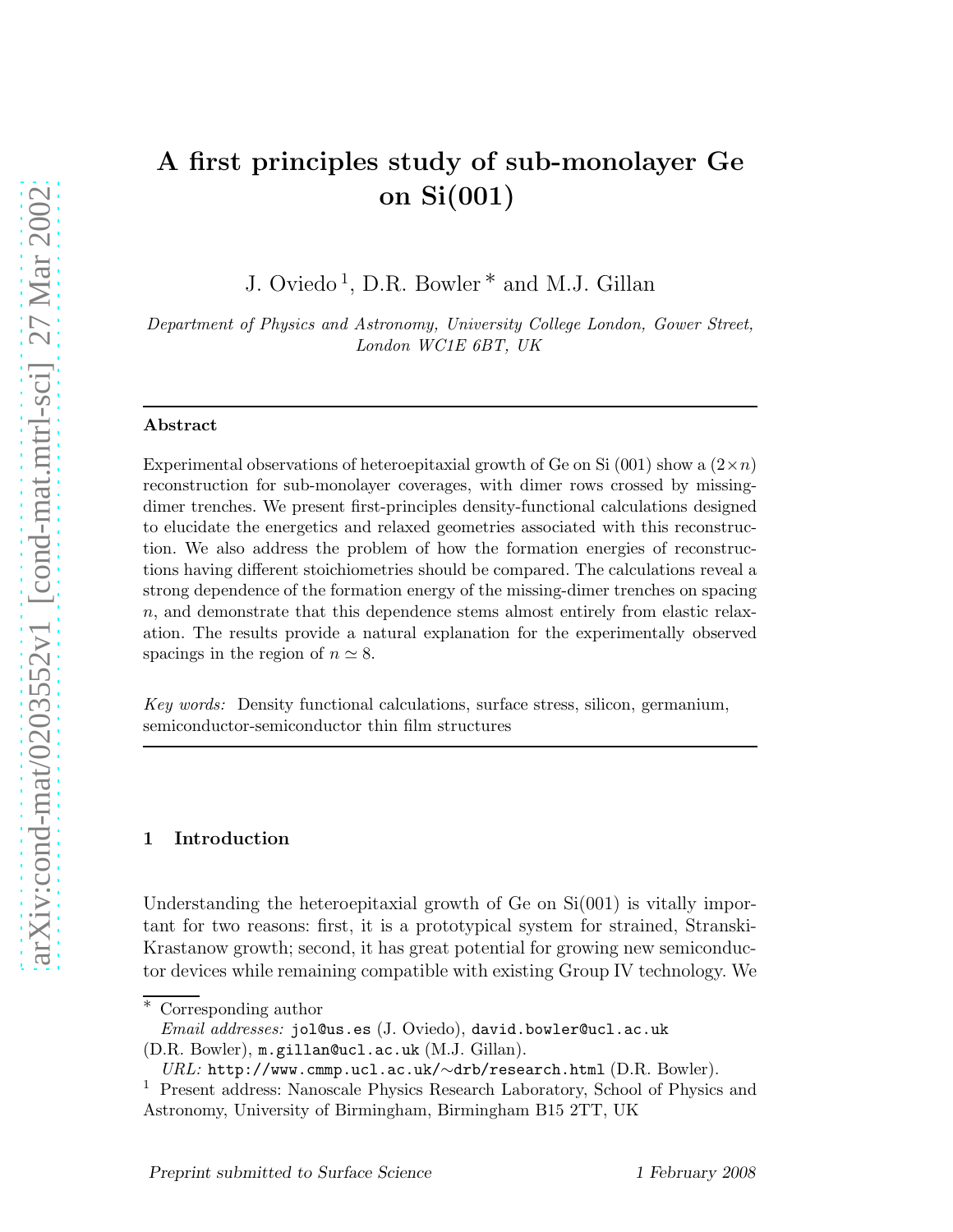

Fig. 1. Geometry of the  $(2 \times n)$  reconstruction of Ge on Si(001) for the case  $n = 6$ , with light and dark coloured spheres representing Si and Ge. Dimer rows, missing-dimer trenches and normal to the surface lie along mutually perpendicular x, y and z directions.

present here a first-principles investigation of the energetics of the  $(2 \times n)$  reconstruction observed at low Ge coverage, with the aim of explaining why the periodicity  $n$  has the values observed experimentally; we also present an interpretation of the energetics in terms of the relaxed atomic geometries.

The clean Si (001) surface shows the well-known reconstruction due to the formation of rows of Si dimers. During the early stages of solid-source molecular beam epitaxy (SSMBE) of Ge on Si (001), the growth is remarkably similar to that of Si itself, with rows of dimers forming on the surface. As the coverage approaches one monolayer, however, the system shows the effects of strain due to the mismatch of the Si and Ge lattice parameters, and trenches of missing dimers appear (see Fig. 1). These trenches are oriented at right angles to the axis of the dimer rows, and there is a fairly regular spacing  $n$ between trenches [1–6]. This is the  $(2 \times n)$  reconstruction, with n observed to be about 8, though the distribution of  $n$  is fairly broad and somewhat dependent on growth conditions, with values up to 12 being reported. A similar reconstruction is observed during gas-source MBE (GSMBE) [7–9], though there are small differences due to the presence of hydrogen on the surface.

As further Ge is deposited (both in SSMBE and GSMBE), a series of further reconstructions are seen, which vary depending on growth conditions. The temperature at which growth occurs, the deposition rate of Ge and the presence of hydrogen all affect the growth [7]. However, the next stage observed after the formation of  $(2 \times n)$  is generally the  $(m \times n)$  reconstruction [1,7,8].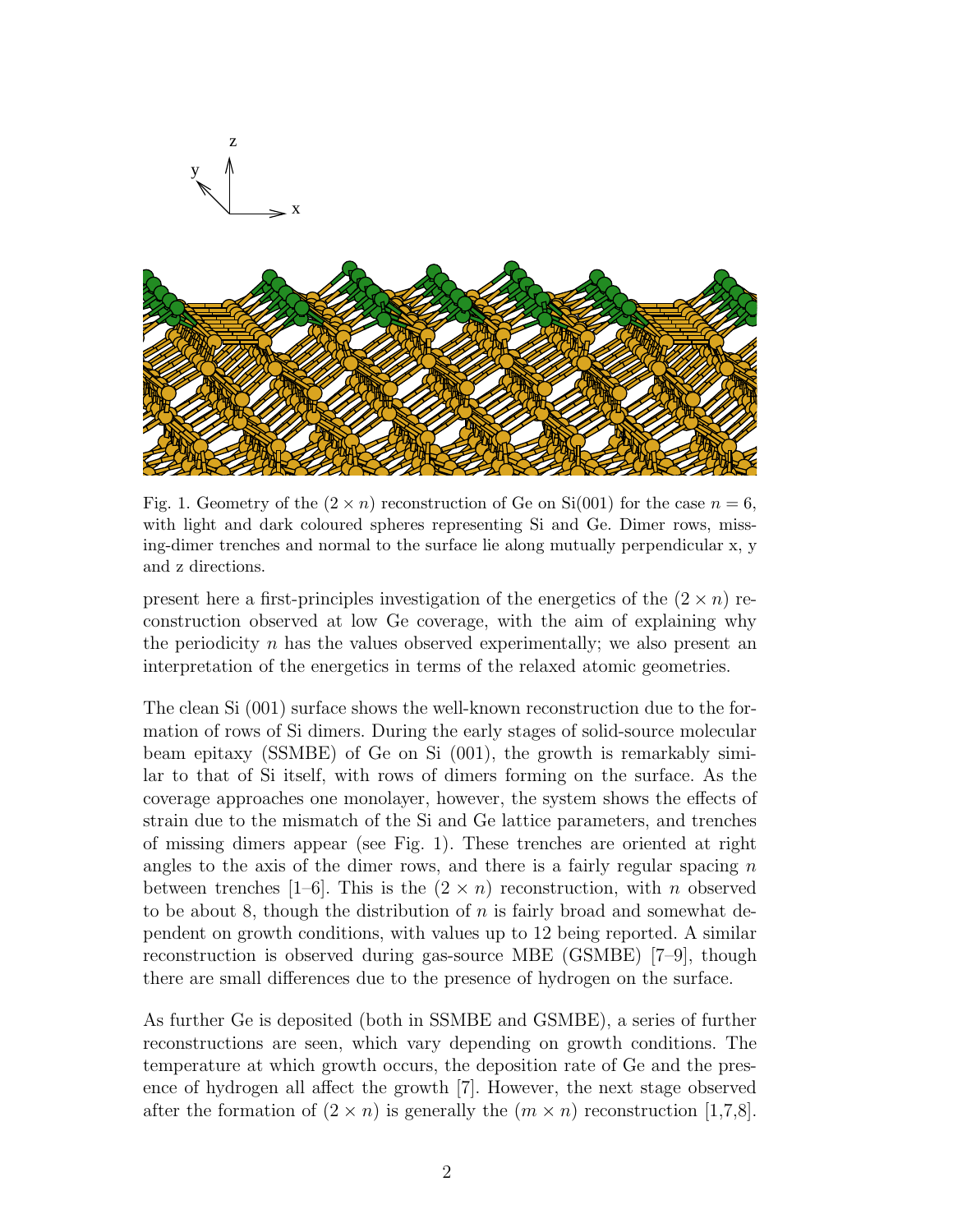This forms when a further layer of Ge grows on a  $(2 \times n)$  surface, and does not fill in the trenches in the surface. The increased strain in the new layer generally means that the new periodicity  $(m)$  is less than the old  $(n)$ . On Si (001), there are two step types: parallel to the dimer rows (A-type, generally smooth) and perpendicular to the dimer rows (B-type, generally rough) [10,11]. After one or two monolayers of Ge have been deposited, this roughness is seen to first equalise and then reverse [7,12]. Finally, large scale features form along the elastically soft (100) and (010) directions: "hut" pits and clusters [1,7,8,13]. Although the work reported here focuses only on the  $(2 \times n)$  reconstruction, it provides the foundation for investigating the other more complicated reconstructions. In particular, we will report elsewhere [14] on tight-binding investigations of the  $(m \times n)$  reconstruction, which use the present first-principles calculations to validate a tight-binding parameterisation of the Si/Ge system for this kind of application.

The calculations to be presented are based on density-functional theory (DFT) in the generalized-gradient approximation (GGA), implemented with pseudopotentials and plane-wave basis sets. Starting from the perfect Ge monolayer as point of reference, we have calculated the formation energy and relaxed structure of missing-dimer trenches having spacings n ranging from 4 to 12. By calculating the trench formation energy both with and without atomic relaxation, we shall show that the strong dependence of formation energy on n arises almost entirely from relaxation effects. We shall also show that, in a sense that is appropriate to the usual experimental conditions, this formation energy is a minimum for a value of  $n$  in the experimentally observed range.

There has been previous modelling of the Si/Ge  $(2 \times n)$  reconstruction, but only using empirical potentials, such as the Stillinger-Weber and modified Keating forms [2,3,5]. These also studied atomic relaxation and strain effects, relating these to the periodicity of the reconstruction, and found results in broad agreement with experiment. Our calculations provide support for the physical mechanisms that emerged from these empirical studies. One problem addressed in the earlier work, but in our opinion not fully resolved, was that of comparing the energies of surface structures having different stoichiometries. This problem necessarily arises if one wishes to compare the energies of  $(2 \times n)$ reconstructions having different  $n$  values, since removal or addition of Ge is needed to go from one to the other. The solution to this problem is equivalent to assigning an appropriate chemical potential to Ge, and different ways of doing this have been proposed. Since the predicted equilibrium value of  $n$ depends on the choice of chemical potential, it is essential to identify the choice that corresponds to the real experimental conditions. We shall outline here what we believe to be the correct procedure. We note that during the experimental growth process there may be some intermixing of Ge and Si [6,9], though this can be suppressed by surfactants such as As or H. The likely effect is a reduction of surface strain, and hence an increase in the value of  $n[6]$ ; for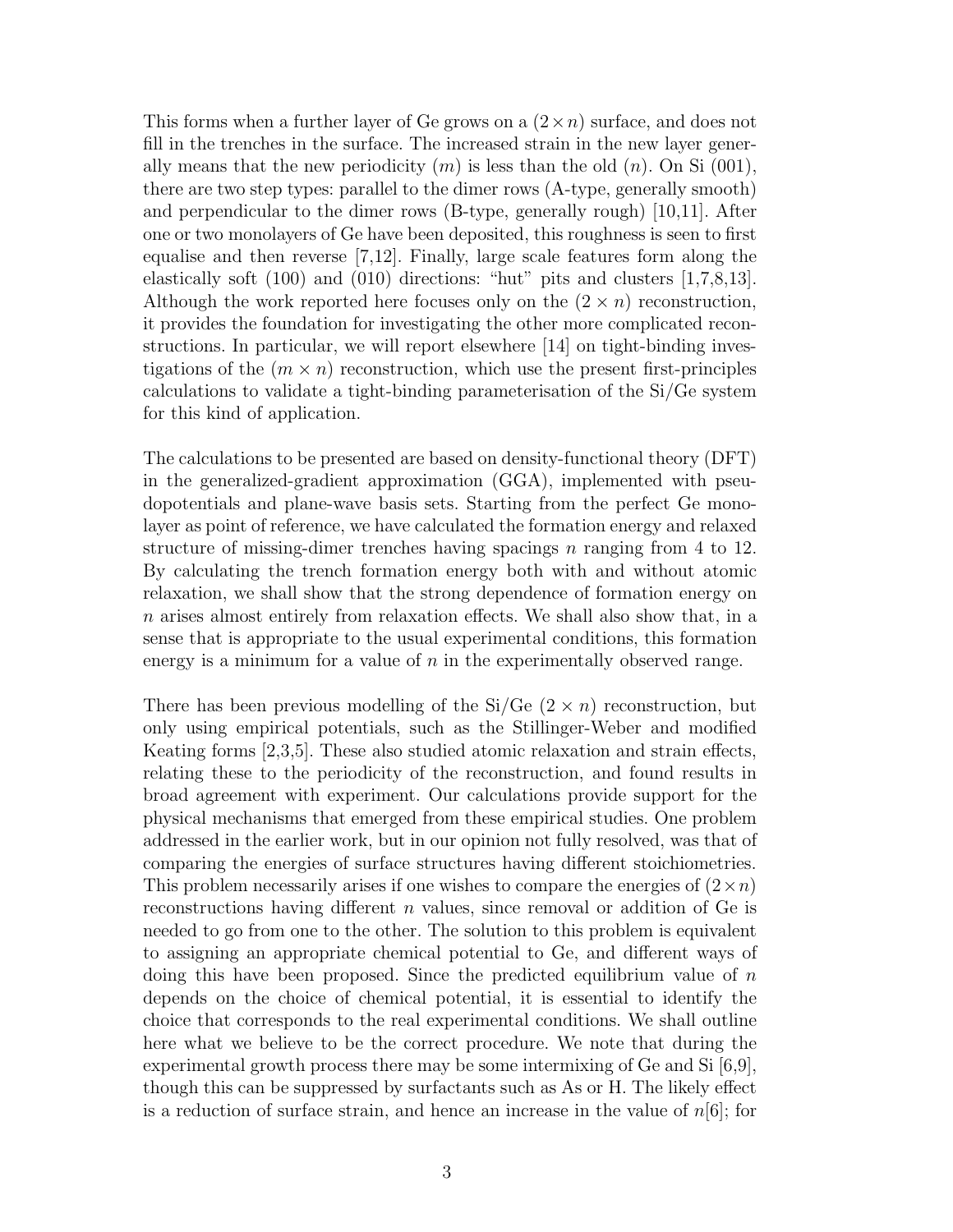the growth of the first monolayer, such effects are expected to be small, and we neglect them in the present work.

Technical details of our calculations are summarised in the next Section. We then present (Sec. 3.1) our results for energetics and relaxed geometry, first of the perfect Ge monolayer, and then of the missing-dimer trenches, including our analysis of the trench formation energy into electronic and relaxation contributions. Sec. 3.2 outlines our arguments about the correct Ge chemical potential to use in determining the equilibrium inter-trench spacing, and gives our numerical result for this, which is close to the experimental value  $n \approx 8$ . The paper ends with a summary of our conclusions.

## 2 Computational Methods

The fundamental ideas of DFT [15,16] have been extensively reviewed (see e.g. Refs. [17,18]), as have the pseudopotential and plane-wave techniques [18]. The present calculations were performed using the VASP code [19], and employ the standard ultra-soft pseudopotentials [20] that form part of the code. The approximation we use for exchange-correlation energy is the generalised-gradient approximation (GGA) due to Perdew and Wang (PW91) [21,22]. The choice of GGA rather than the local-density approximation (LDA) is deliberate. Since the energetics that interests us here depends quite sensitively on bonding and rebonding effects, and since the errors in bond energies are generally much larger with LDA than with GGA (LDA generally overbinds significantly), we regard the use of GGA as essential in this work.

DFT/pseudopotential/plane-wave calculations are most easily performed in periodic boundary conditions, and we therefore adopt the periodic slab geometry usually employed for surface-science work. The scientific issues we are addressing require the accurate treatment of quite small energy differences (typically on the order of 100 meV), and we have made efforts to ensure that the calculations are fully converged with respect to the thickness of the slabs and the width of the vacuum layer separating neighbouring slabs. For an eight layer  $(2 \times 1)$  reconstructed slab, we found that the total energy was converged to better than 1 meV for a vacuum layer of  $5 \text{ Å}$  (compared to  $8 \text{ Å}$ ). For this vacuum width, we found that the change in surface energy in going from an eight layer slab to a twelve layer slab was less than 1 meV per dimer. (Both tests were conducted with a plane-wave cutoff energy  $E_{\text{cut}}$  of 225 eV and a  $4 \times 4 \times 1$  Monkhorst-Pack **k**-point mesh[23].) Given the results of these tests, we chose to perform all the main Si/Ge calculations with eight-layer slabs, the top layer being Ge. Both top and bottom surfaces of the slab are reconstructed to form dimers, as further specified below. The width of the vacuum gap was taken to be  $5 \text{ Å}$ . Careful attention to basis-set completeness and Brillouin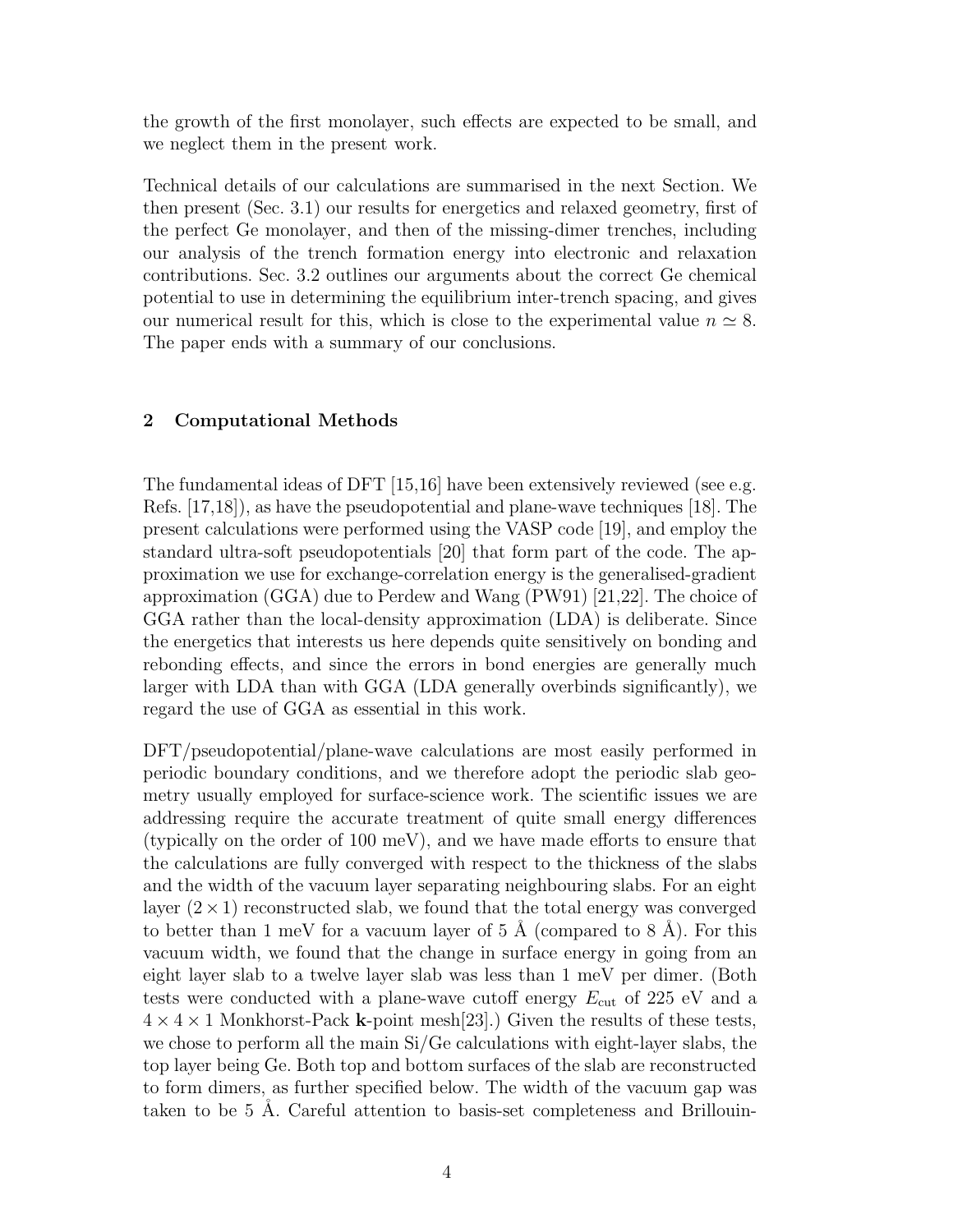zone sampling is also essential. In general,  $E_{\text{cut}}$  was chosen to be 225 eV, and k-point sampling was performed using the  $4 \times 4 \times 1$  Monkhorst-Pack mesh, but detailed evidence will be presented below about the convergence of our results with respect to these parameters.

#### 3 Results

#### 3.1 Energetics and geometries

We begin by summarising the structure and energetics of the system having a perfect Ge monolayer in the  $p(2 \times 2)$  reconstruction (Fig. 2(a)). For the fully relaxed system, we find the following structural parameters (results from Refs. [24–28] in parentheses): Ge-Ge bond length 2.55 Å (2.38 – 2.44 Å); Gedimer tilt angle  $19.2^\circ$   $(14.2-18.5^\circ)$ ; up and down Ge-Si bond lengths 2.48 and 2.39 Å  $(2.42 \text{ and } 2.34 \text{ Å})$ . We note that the methods used to obtain the earlier results compared with here differ from ours in two significant ways: first, they used LDA rather than GGA; second, they used the  $(2 \times 1)$  rather than the  $p(2 \times 2)$  reconstruction. Both of these factors may have an appreciable effect on the structure of the monolayer; we note particularly that use of the  $(2 \times 1)$ reconstruction may well prevent the favourable relaxations along the dimer row allowed by  $p(2 \times 2)$ . Given these differences, we regard the agreement with previous results as reasonable.

For comparison, we note the corresponding parameters for the  $p(2 \times 2)$  reconstruction on the clean Si (001) surface, obtained using the same GGA, and with the GGA lattice parameter for Si  $(a_0 = 5.45 \text{ Å}, \text{corresponding to a bulk})$ bond length of 2.36 Å): dimer Si-Si bond length 2.36 Å; dimer-second layer up and down bond lengths  $2.40$  and  $2.34$  Å. The Ge-Ge dimer bond is elongated (actually beyond the bulk bond length, which we found to be  $2.49$  Å), with the extra freedom to relax allowing the substrate to take on more bulk-like lengths and angles.

We also report here the Ge monolayer formation energy per Ge dimer, denoted by  $E_{\rm m}$ , since it will be needed later. We define this to be the energy change per Ge dimer when we start with the perfect relaxed Si  $(001)$  2  $\times$  2 surface and bring isolated Ge atoms from infinity to form the perfect relaxed  $2 \times 2$  Ge monolayer. We find the value  $E_m = -9.64$  eV, and we have checked that this is converged within 0.01 eV with respect to slab thickness, plane-wave cut-off and k-point sampling.

We now turn to the energetics of formation of missing-dimer trenches. The results come from a series of calculations in which the periodically repeated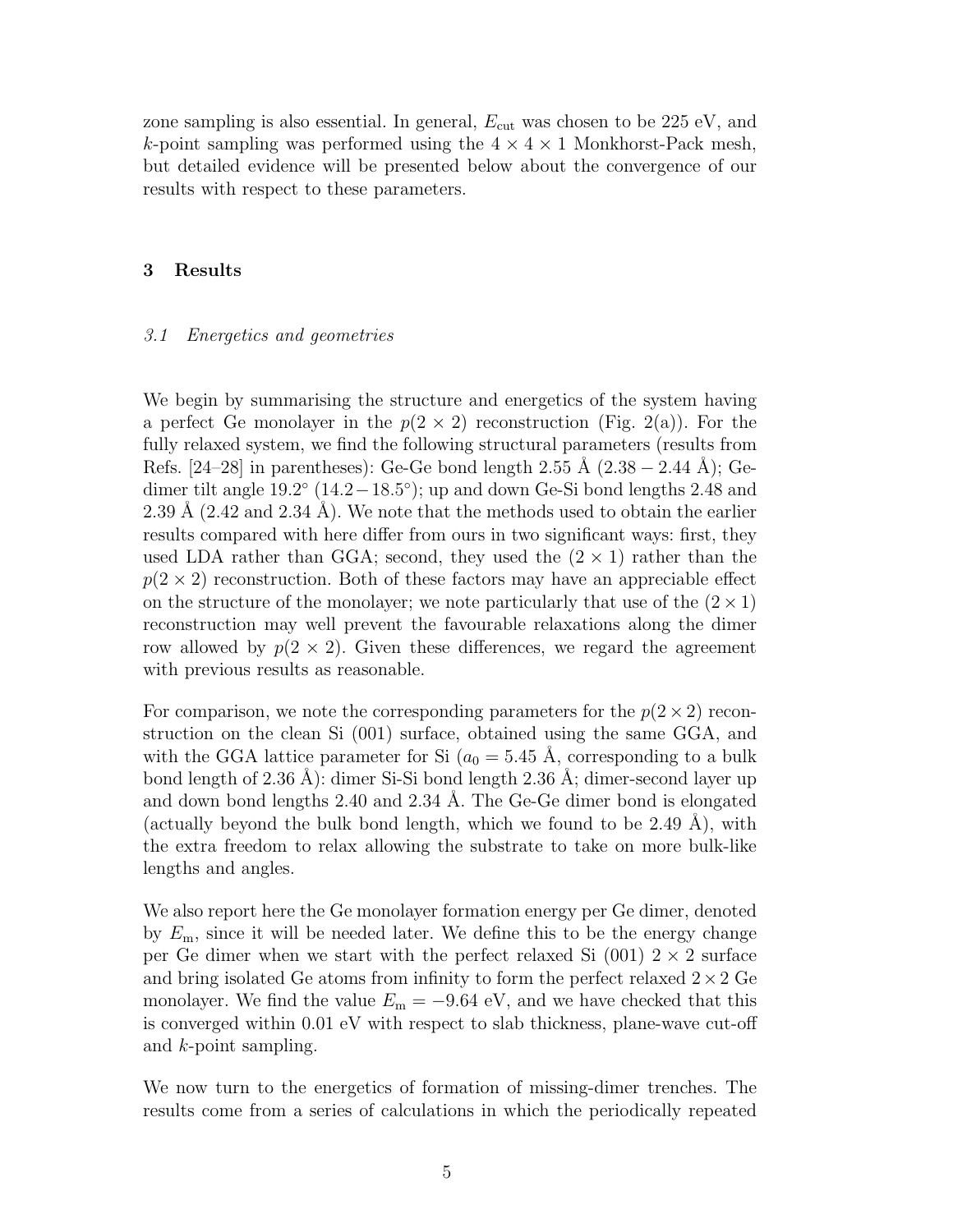

Fig. 2. Calculated structures for (a) (top) a perfect Ge monolayer and (b) (bottom) a relaxed Ge layer with the spacing  $n = 8$  between missing-dimer trenches. In both structures, darker atoms (top surface) are Ge and all other atoms are Si.

cell contains a single missing-dimer trench, with spacings  $n = 4, 6, 8, 10$  and 12 between trenches. In all cases, the repeating cell is orthorhombic. Referring to Fig. 1 and denoting the lengths of the three cell edges by  $X$  (along the dimer rows),  $Y$  (along the missing-dimer trenches) and  $Z$  (normal to the surface), these lengths are:  $X = (n/\sqrt{2})a_0$ ,  $Y = \sqrt{2}a_0$ , and  $Z = 15.88$  Å, where  $a_0 =$ 5.44 Å. The value of Z is appropriate to the eight-layer slab with vacuum width of  $5.0 \text{ Å}$  used in all the calculations (see Sec. 2).

We first report values for the fully relaxed missing-dimer formation energy  $E_f(n)$ , defined as the energy per removed Ge-dimer needed to form an array of missing-dimer trenches with spacing n. In this process, we start from Si  $(001)$ with a non-defective monolayer of Ge, and the removed Ge atoms are taken to infinity, where they are isolated atoms in free space. In computational terms, we express  $E_f(n)$  as the difference  $E_{fin} - E_{init}$  of the fully relaxed energies per repeating cell of two systems, both having the same orthorhombic cell of dimensions  $(X, Y, Z)$ . The initial system (energy  $E_{\text{init}}$ ) is the slab with a single non-defective monolayer of Ge on one face. The final system (energy  $E_{fin}$ ) is formed from the initial system by removing one Ge-dimer from each repeating cell to create an array of infinite missing-dimer trenches with spacing n. We use exactly the same orthorhombic cells for the two systems, with the same plane-wave cut-off and  $k$ -point sampling, because this aids cancellation of errors.

We report in Table 1 our values for  $E_f(n)$  for the series of n values. All the results were obtained for the eight-layer slab with the vacuum gap of 5 Å chosen for the reasons explained in Sec. 2. To show that our results are converged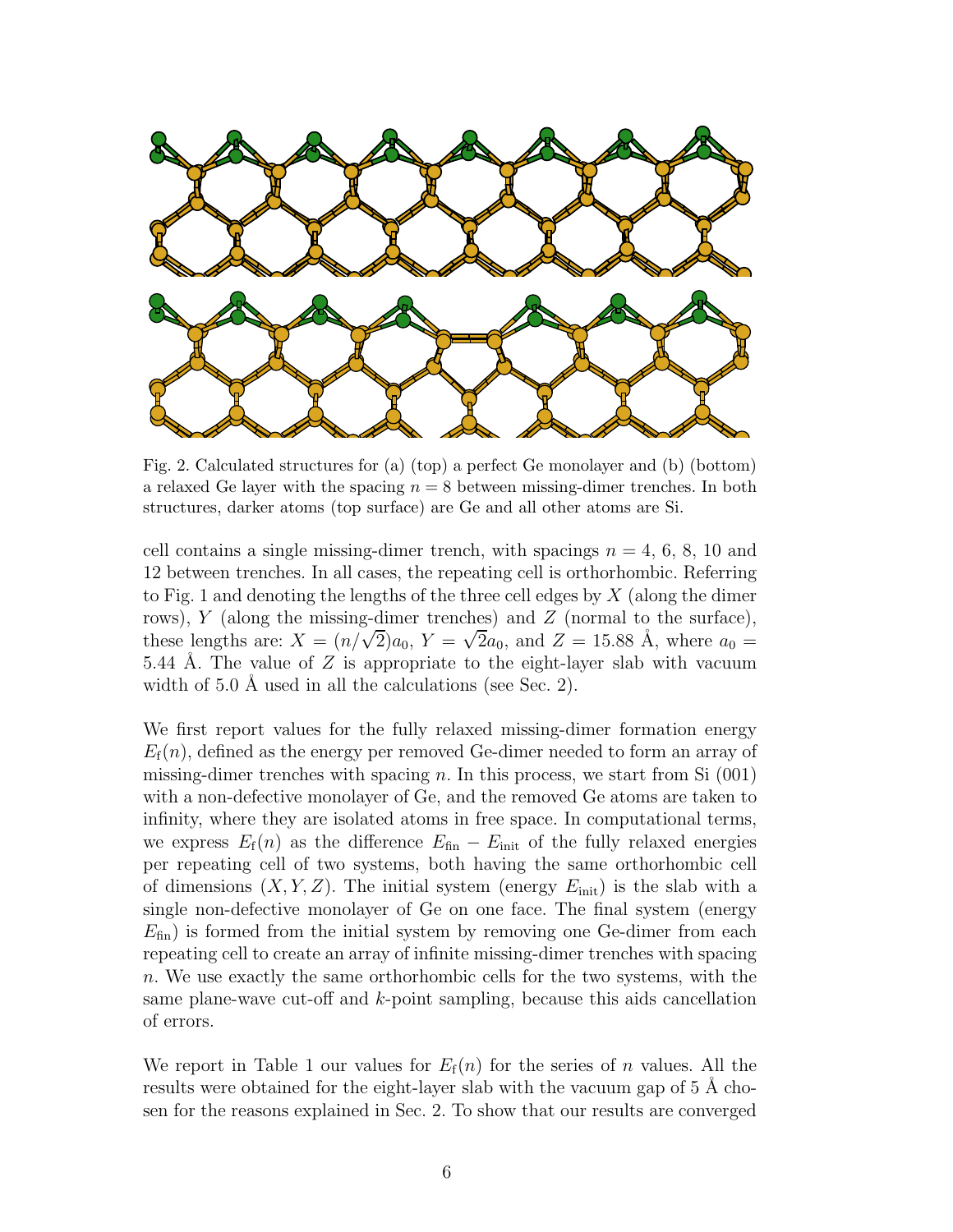Table 1

Calculated values (eV units) of the fully relaxed missing-dimer trench formation energy  $E_f(n)$  as a function of inter-trench spacing n (see text for detailed definition). Results are given for different values of plane-wave cut-off energy  $E_{\text{cut}}$  and for different k-point sampling meshes.

| $\, n$ |       | $E_{\rm cut}$ =150 eV, $4 \times 4 \times 1$ $E_{\rm cut}$ =225 eV, $4 \times 4 \times 1$ $E_{\rm cut}$ =225 eV, $8 \times 8 \times 1$ |       |
|--------|-------|----------------------------------------------------------------------------------------------------------------------------------------|-------|
| 4      | 9.819 | 9.882                                                                                                                                  | 9.881 |
| 6      | 9.378 | 9.449                                                                                                                                  | 9.448 |
| 8      | 9.179 | 9.232                                                                                                                                  | 9.234 |
| 10     | 9.150 | 9.206                                                                                                                                  | 9.208 |
| 12     | 9.081 | 9.182                                                                                                                                  | 9.185 |

with respect to basis-set completeness and k-point sampling, we report values of  $E_f(n)$  for a moderate (150 eV) and a large (225 eV) plane-wave cut-off energy  $E_{\text{cut}}$  and for two k-point sets  $(4 \times 4 \times 1 \text{ and } 8 \times 8 \times 1)$ . It is clear that  $E_f(n)$  is converged to within a few meV with respect to k-point sampling and plane-wave cut-off when we use a  $4 \times 4 \times 1$  k-point mesh and a plane-wave cut-off of 225 eV. We note that  $E_f(n)$  is a monotonically decreasing function of n, which attains a plateau value for  $n > 8$ . Its overall variation with n is very substantial, since it is nearly 1 eV higher for  $n = 4$  than for  $n = 12$ . This effective repulsion between missing-dimer trenches for spacings below  $n \sim 8$ has been found before in calculations based on empirical models [2,3,5]. Its consequence is that for a given overall density of trenches they will tend to become equally spaced.

Previous work [2,3,5] suggests that the effective repulsion between trenches stems from the elastic relaxation field surrounding each missing dimer. To test this, we have repeated the calculations of  $E_f(n)$ , but without relaxation (we denote the unrelaxed value by  $E_{\rm f}^{0}(n)$ ). As before, we start from the fully relaxed initial system, but when the Ge atoms are removed, all atoms are held fixed in their initial positions. The resulting  $E_{\rm f}^0(n)$  values are reported as a function of  $n$  in Fig. 3, and we see that their variation with  $n$  is extremely small. This means that all the variation in the fully relaxed  $E_f(n)$  values comes from the relaxation of the final system with respect to the initial system. The relaxation energy  $E_f - E_f^0$  has a magnitude of nearly 2 eV for widely spaced missing dimers.

We show our calculated relaxed structure of the trench system in Fig. 2(b) for the spacing  $n = 8$ . The key feature to notice is the large inward relaxation towards the trench, leading to Si–Si rebonding across the trench. Quantitatively, the relaxed Si-Si distance across the trench is  $2.54$  Å, to be compared with the bond length of  $2.36 \text{ Å}$  in the Si perfect crystal at ambient pressure. This is an elongation of  $\sim 8\%$ , showing the strain that the system is under. It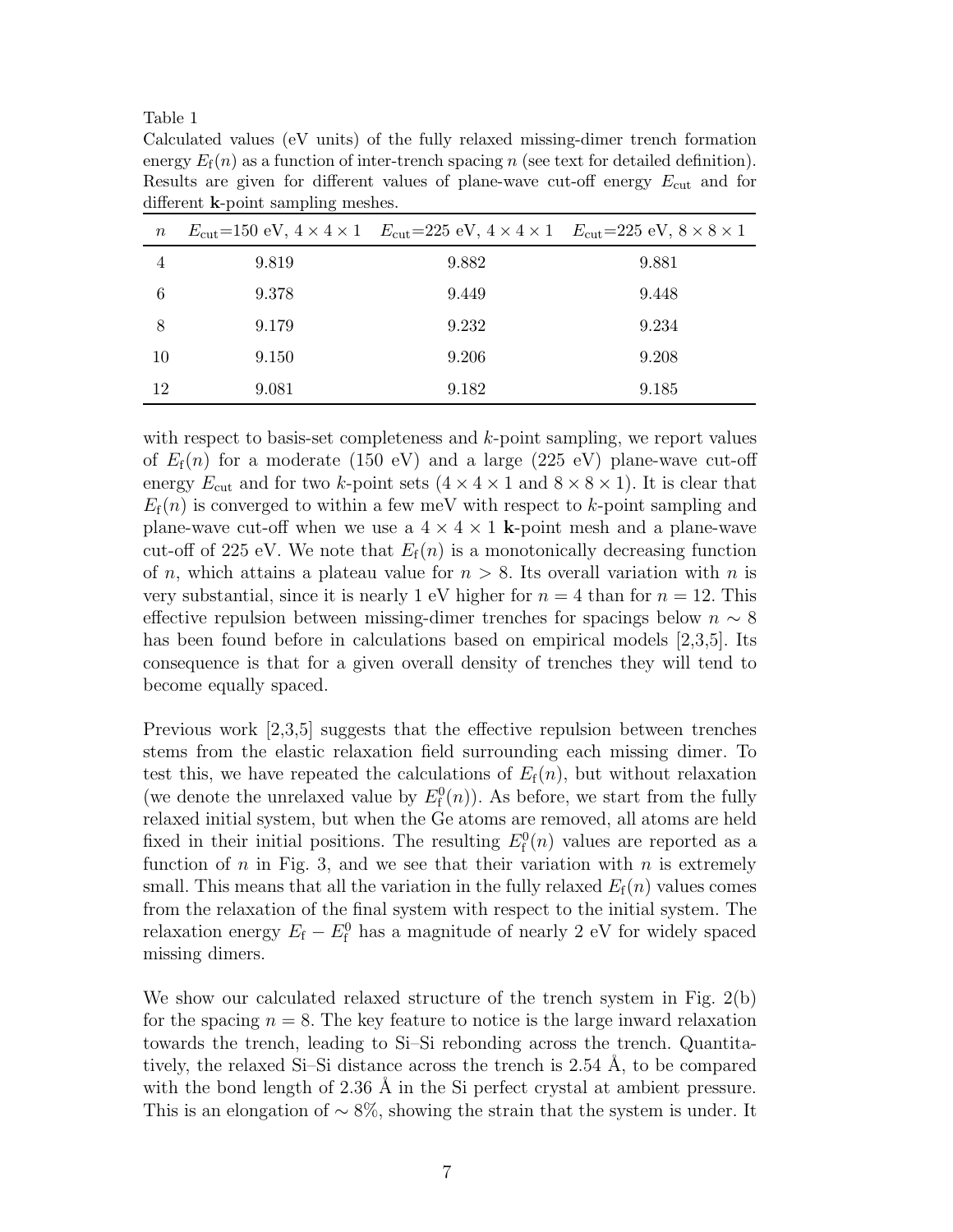

Fig. 3. Calculated values of relaxed (circles, solid line) and unrelaxed (squares, dashed line) formation energies  $E_f$  and  $E_f^0$  of missing-dimer trenches in a Ge monolayer on  $Si(001)$ .

is interesting to compare this result with the single missing dimer in Si(001), which has an identical structure, apart from the Ge in the top layer. There, the bonds across the trench have a length of 2.56 Å [29,30]; the similarity suggests that the limiting factor on the relaxation in both cases is the Si-Si distance. The Ge dimers neighbouring the trench show an inward relaxation of  $0.65$  Å from their positions in the perfect monolayer. The up and down Si–Ge bond lengths neighbouring the trench are  $2.58$  and  $2.45$  Å, so that there is a significant lengthening compared with the perfect Ge monolayer. As expected, for smaller values of n, the relaxation around the trench is less pronounced. For example, in the  $n = 4$  case, the Si-Si separation across the trench is  $2.63$  Å, and the inward relaxation of the Ge dimers neighbouring the trench is 0.48 Å. The suppression of relaxation for small spacings is clearly responsible for the strong *n*-dependence of  $E_f(n)$ , corresponding to the effective repulsion between trenches.

#### 3.2 The experimental missing-dimer trench spacing

We now want to use our results for  $E_f(n)$  to clarify why the missing-dimer trenches adopt the spacings n in the range  $8 - 12$  observed in experiments. We explain first the statistical-mechanical basis for the arguments to be used.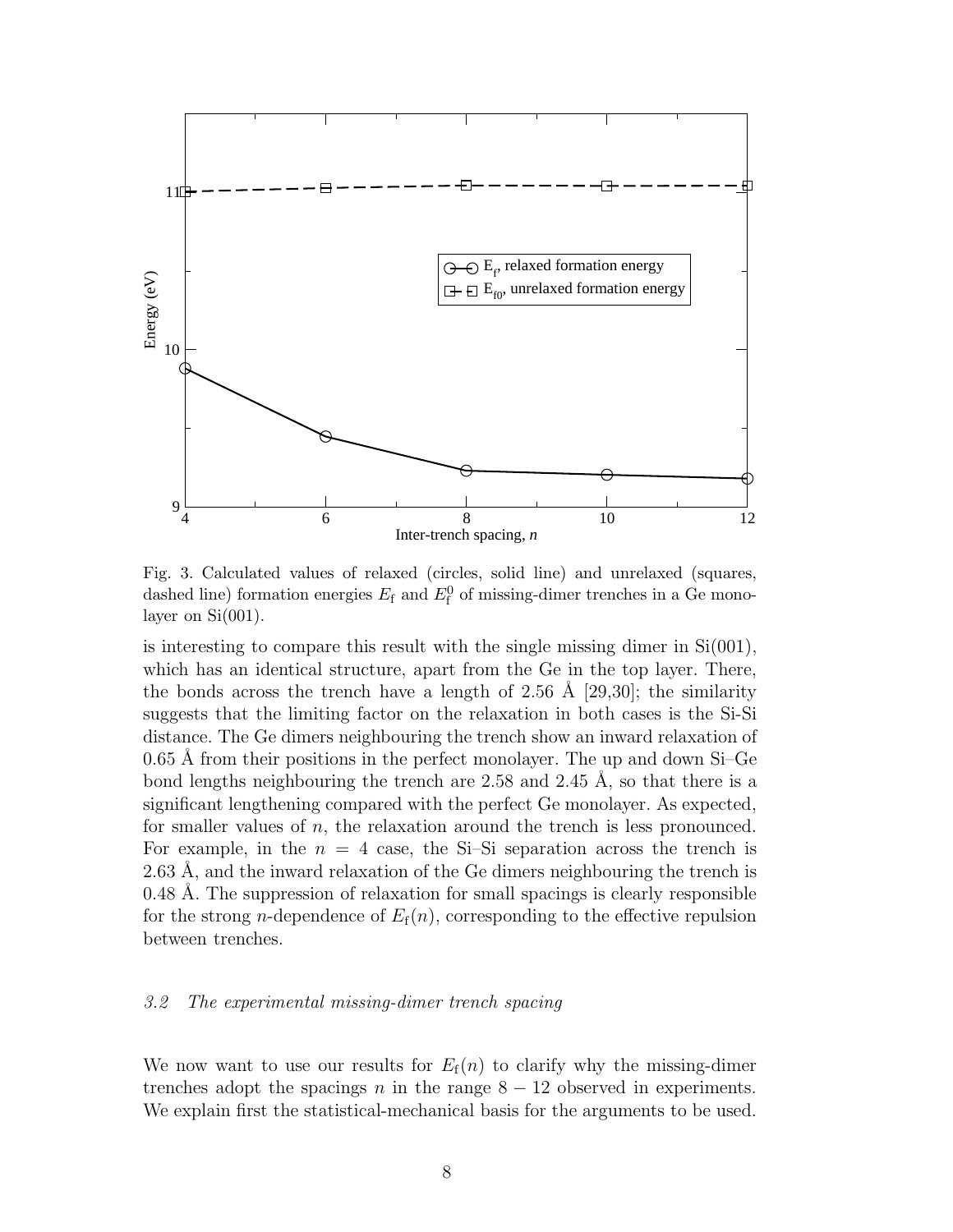We assume that the surface is in thermal equilibrium, so that, for a given number of Ge atoms on the surface, the probability of finding any particular arrangement  $\gamma$  of these atoms is proportional to  $\exp(-E_{\gamma}/k_BT)$ , where  $E_{\gamma}$  is the energy of  $\gamma$ . (Strictly speaking,  $E_{\gamma}$  should be a non-configurational free energy, but here we take it to be the equilibrium energy of  $\gamma$ .) Our thermal equilibrium assumption means that we are ignoring kinetic effects. We will discuss the validity of this assumption in Sec. 4.

Since our approach is to discuss the arrangements that will be seen in thermal equilibrium for a given number of Ge atoms on the surface, and we need only know how  $E_{\gamma}$  varies as we go from one arrangement of these atoms to another, the energy zero chosen for  $E_{\gamma}$  is irrelevant. However, it will be convenient to relate  $E_{\gamma}$  values to the energy of one particular arrangement of Ge, which we call the 'reference' arrangement, whose energy is  $E_{\text{ref}}$ . We choose this to be the arrangement in which all Ge atoms form perfect dimers, which are arranged to make a non-defective monolayer covering a certain area of the surface. The shape of the boundary of this area does not make any difference, but the following arguments become simpler if it is rectangular.

We now consider the energies of arrangements created from the reference arrangement by the formation of missing-dimer trenches. For definiteness, let there be  $L$  dimer rows each containing  $P$  dimers in the reference arrangement. We form Q equally spaced missing-dimer trenches by removing  $QL$  dimers, replacing them at the boundary of the monolayer, and allowing the whole system to relax. It is convenient to divide this process into two parts: (i) the prior fetching of  $2QL$  Ge atoms from infinity and their deposition at the boundary of the reference system, in such a way that each dimer row is increased in length from P dimers to  $P + Q$  dimers, the number of dimer rows remaining the same; (ii) the subsequent formation of the missing-dimer trenches by the removal of QL Ge dimers and their separation to infinity. We write the energy in process (i) as  $QLE_p$ , where  $E_p$  is a constant energy that will be discussed further below. The energy change in process (ii) is  $QLE_f(n)$ , where  $E_f(n)$  is the trench formation energy defined above, with the spacing n given by  $n = (P + Q)/Q$ . The total energy change  $\Delta E$  is therefore:

$$
\Delta E = QL(E_{\rm f}(n) + E_{\rm p}) = \frac{LP}{n-1}(E_{\rm f}(n) + E_{\rm p}) = LP\zeta(n) , \qquad (1)
$$

where  $\zeta(n) = (E_{\rm f}(n) + E_{\rm p})/(n-1)$ . The energetically most favorable value of n is therefore obtained by minimizing  $\zeta(n)$  with respect to n

In fact, the energy  $E_p$  of process (i) is the same as the monolayer formation energy  $E_{\rm m}$  already discussed in Sec. 3.1. The reason is that the energy change on forming a certain amount of monolayer cannot depend on whether this is accomplished by placing Ge atoms on the clean Si surface, or by bringing Ge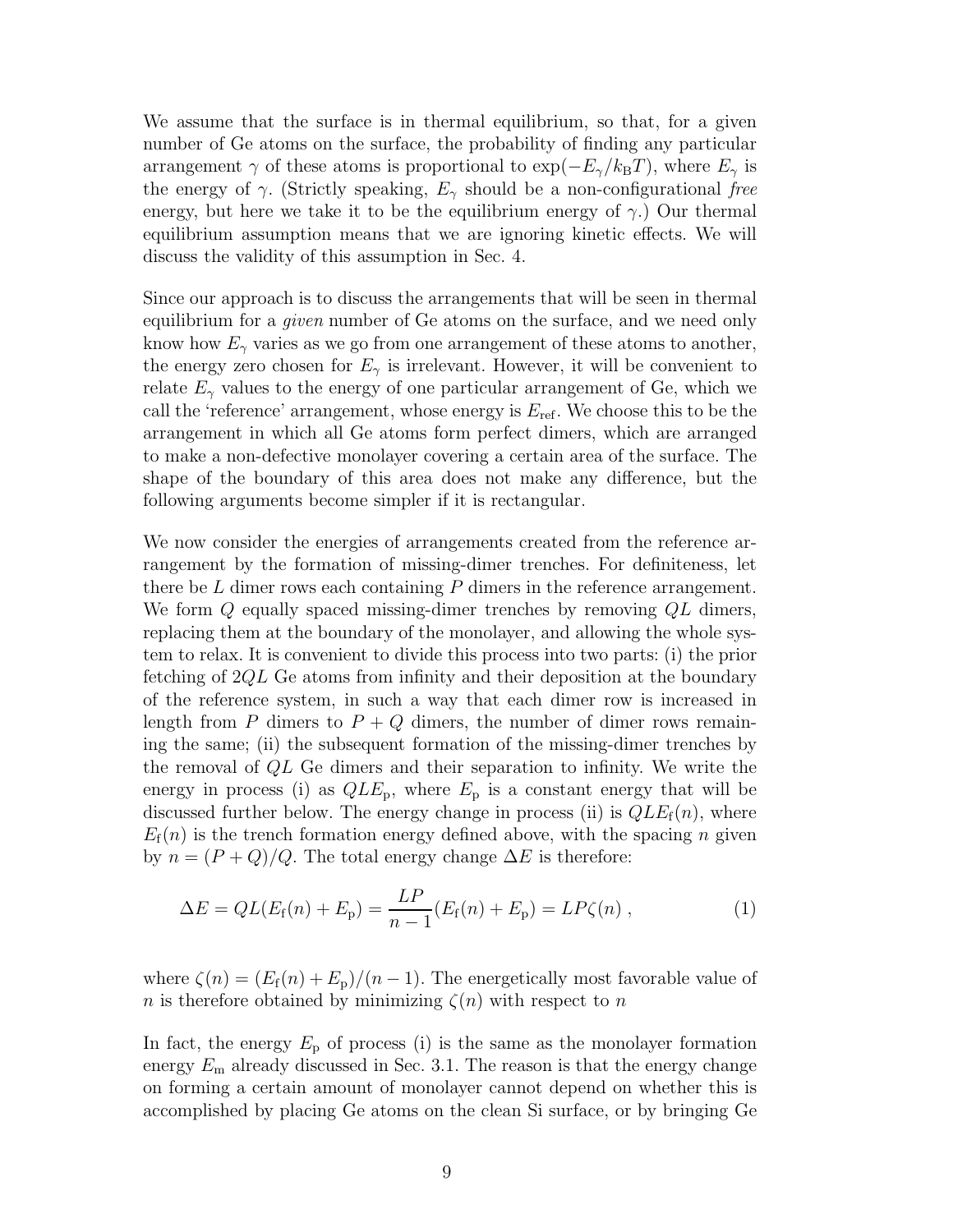

Fig. 4. Calculated values (eV units) of  $\zeta(n) \equiv (E_f(n) + E_m)/(n-1)$  as a function of inter-trench spacing n, with  $E_f(n)$  the formation energy of missing-dimer defect trenches and  $E_{\rm m}$  the Ge monolayer formation energy (see Eq. 1 and text).

atoms to the boundary of a pre-existing piece of monolayer. (This assumes, of course, that we ignore edge effects, which is an appropriate approximation here.)

We now use our calculated  $E_{\rm m} = -9.64 \text{ eV/dimer}$  (see above, Sec. 3.1) to obtain numerical values for  $\zeta(n)$ , which we present in Fig. 4. We note that  $\zeta(n)$  is negative for large n, so that it is energetically favourable to form widely spaced missing dimers. However, the repulsion between rows causes  $\zeta(n)$  to increase at small n, and it has a minimum at  $n \simeq 8$ . This optimum n value corresponds well to the typical spacing observed experimentally.

### 4 Discussion and conclusions

A number of key points have emerged from our first-principles calculations on the  $(2 \times n)$  reconstruction of sub-monolayer Ge on Si  $(001)$ . First, we have shown that the non-defective Ge monolayer is energetically unstable with respect to formation of widely spaced  $(n \to \infty)$  missing-dimer trenches. Second, there is a substantial effective repulsion between trenches, so that their formation becomes energetically unfavourable for small  $n$ . This means that in thermal equilibrium there is an optimal value of  $n$ , for which our calculations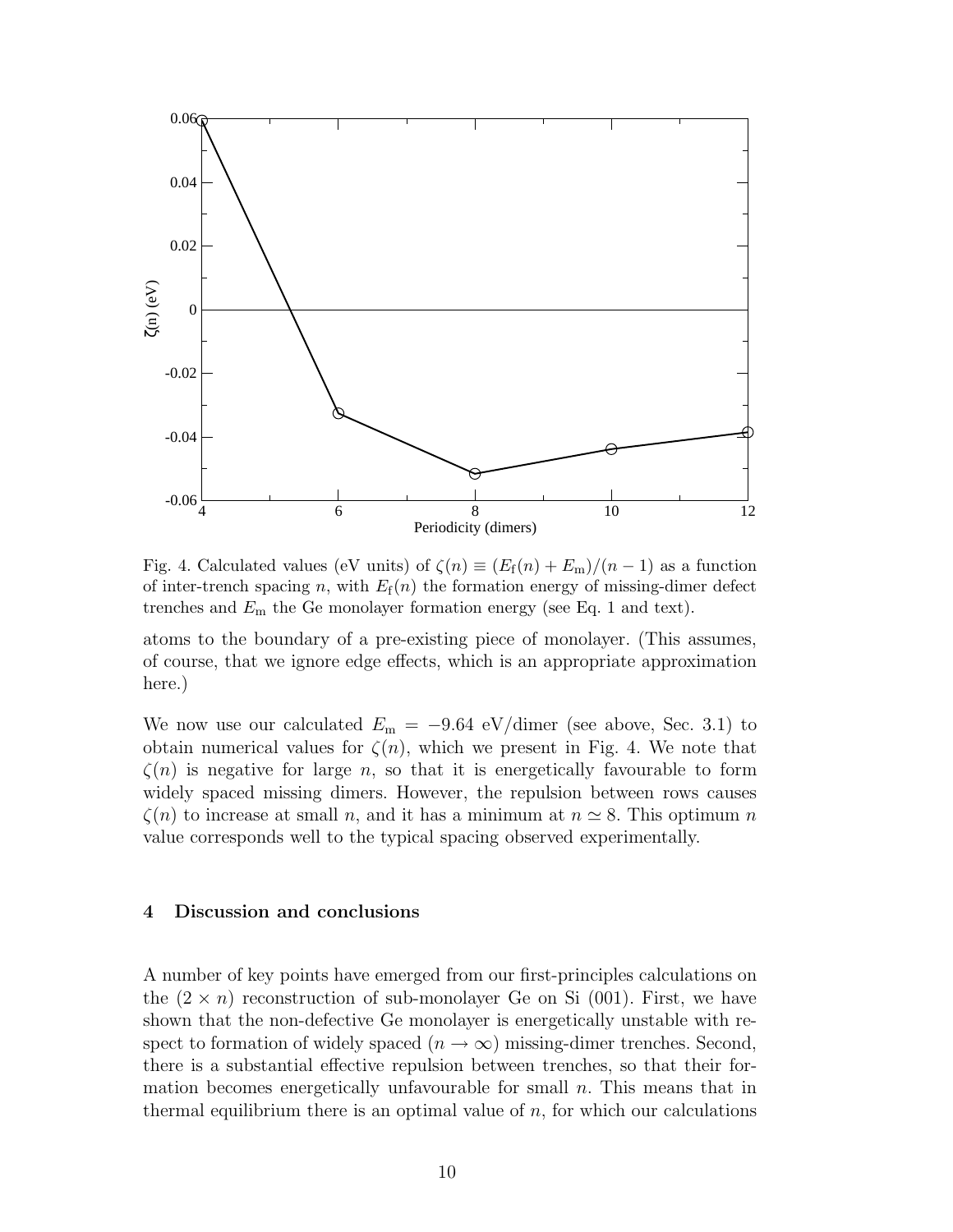yield the estimate  $n \simeq 8$ , in respectable agreement with the typical values observed experimentally. Third, we have shown that the effective repulsion is entirely due to elastic relaxation effects: the energy lowering due to relaxation is greatest when the strain fields of different trenches do not overlap, and decreases as n decreases. Fourth, we have seen that for large  $n$  there is significant rebonding between Si atoms in the trench, and this is probably essential in making trench formation energetically favourable.

The picture we have established is not entirely new. The work based on empirical models[2,3,5] referred to in Sec. 1 came to essentially the same conclusion about the important role of elastic effects. The more fundamentally based first-principles calculations presented here therefore provide support for the earlier models. However, we have emphasised that a correct identification of the appropriate Ge chemical potential is crucial in understanding the energetic stabilisation that results from trench formation, as well as the equilibrium value of  $n$ . In earlier work, it was suggested that this chemical potential should be identified with the energy of bulk unstrained Ge (for large, fully relaxed islands), or else Ge biaxially strained to the Si lattice constant (for wide, coherent islands) [2]. We have argued here that the formation energy of the perfect Ge monolayer provides the experimentally relevant point of reference in fixing this chemical potential.

Our reasoning is based on the assumption of full thermal equilibrium, and we have not attempted to account for kinetic effects. Since we are only trying to investigate the observed spacing  $n$  of the reconstruction, this is reasonable. Although a variety of kinetic effects are observed during the formation of the  $(2 \times n)$  reconstruction (including the "displacive incorporation" growth model) [31], once the complete layer is formed it is stable, and kinetic effects are unlikely to play a role. We can also consider the limit of slow growth conditions, where thermal equilibrium will be a valid assumption [2]. The observed range of n is rather broad (roughly from 8 to 12), in part depending upon growth conditions; this is perfectly consistent with our results, which show only a weak increase in formation energy beyond the spacing  $n = 8$  at which it is a minimum. We also expect the temperature at which the growth occurs and the growth source to have an effect. We have also deliberately ignored intermixing between Ge and Si layers. There is MEIS evidence showing that for 1ML coverage (i.e. equivalent to the  $(2 \times n)$ ) surface we are modelling) at low temperatures (up to  $500^{\circ}$ C) there is little intermixing [31,32], though recent measurements and calculations [33] indicate intermixing starting at about 500◦C. Nevertheless, the simplest model is one without intermixing, and this is where we have started. Intermixing will reduce the surface strain, thus increasing the value of  $n$ , as seen in experiment. Our value could thus be considered a lower limit, taken for thermal equilibrium and segregated Si and Ge layers.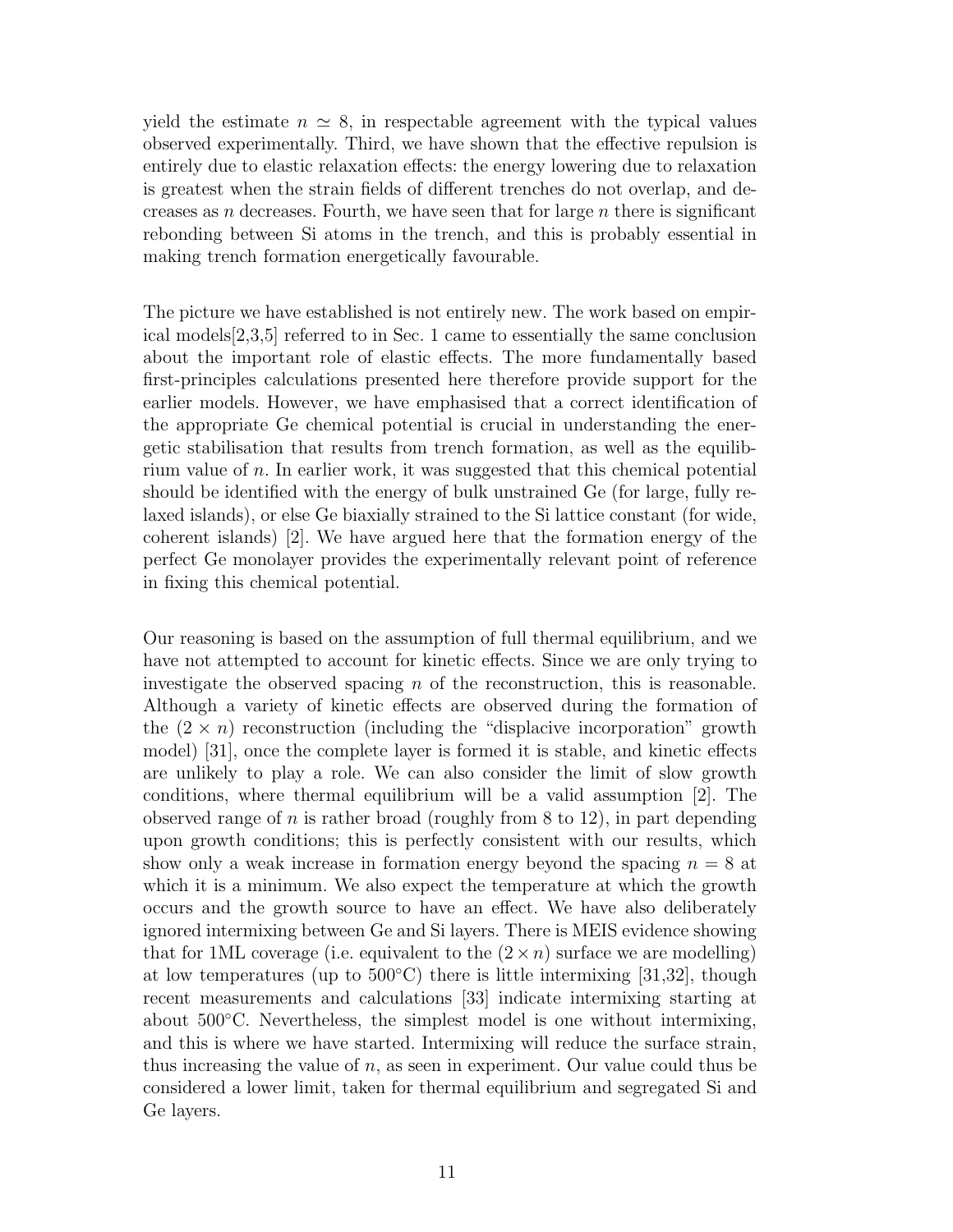#### Acknowledgements

JO and DRB thank EPSRC for funding through grants M01753 and M71640. DRB also thanks the Royal Society for funding through a University Research Fellowship. Calculations were performed on the Manchester CSAR service, through an allocation of time to the UKCP consortium (EPSRC grant M01753) and at the HiPerSPACE Centre at UCL (JREI grant JR98UCGI).

#### References

- [1] U.K¨ohler, O.Jusko, B.M¨uller, M. von Hoegen, M.Pook, Ultramicroscopy 42-44 (1992) 832.
- [2] J.Tersoff, Phys. Rev. B 43 (1991) 9377.
- [3] J.Tersoff, Phys. Rev. B 45 (1992) 8833.
- [4] X.Chen, F.Wu, Z.Zhang, M.G.Lagally, Phys. Rev. Lett. 73 (1994) 850.
- [5] F.Liu, M.G.Lagally, Phys. Rev. Lett. 76 (1996) 3156.
- [6] B. Voigtländer, M. Kästner, Phys. Rev. B 60 (1999) R5121.
- [7] I.Goldfarb, J.H.G.Owen, P.T.Hayden, D.R.Bowler, K.Miki, G.A.D.Briggs, Surf. Sci. 394 (1997) 105.
- [8] I.Goldfarb, P.T.Hayden, J.H.G.Owen, G.A.D.Briggs, Phys. Rev. Lett. 78 (1997) 3959.
- [9] K.-H.Huang, T.-S.Ku, D.-S.Lin, Phys. Rev. B 56 (1997) 4878.
- [10] D.J.Chadi, Phys. Rev. Lett. 59 (1987) 1691.
- [11] D.R.Bowler, M.G.Bowler, Phys. Rev. B 57 (1998) 15385.
- [12] F.Wu, X.Chen, Z.Zhang, M.G.Lagally, Phys. Rev. Lett. 74 (1995) 574.
- [13] Y.-W.Mo, M.G.Lagally, J. Cryst. Growth 111 (1991) 876.
- [14] K.Li, D.R.Bowler, M.J.Gillan to be published.
- [15] P.Hohenberg, W.Kohn, Phys. Rev. 136 (1964) B864.
- [16] W.Kohn, L.J.Sham, Phys. Rev. 140 (1965) A1133.
- [17] R.O.Jones, O.Gunnarsson, Rev. Mod. Phys. 61 (1989) 689.
- [18] M.C.Payne, M.P.Teter, D.C.Allan, T.A.Arias, J.D.Joannopoulos, Rev. Mod. Phys. 64 (1992) 1045.
- [19] G.Kresse, J.Furthmüller, Phys. Rev. B 54 (1996) 11169.